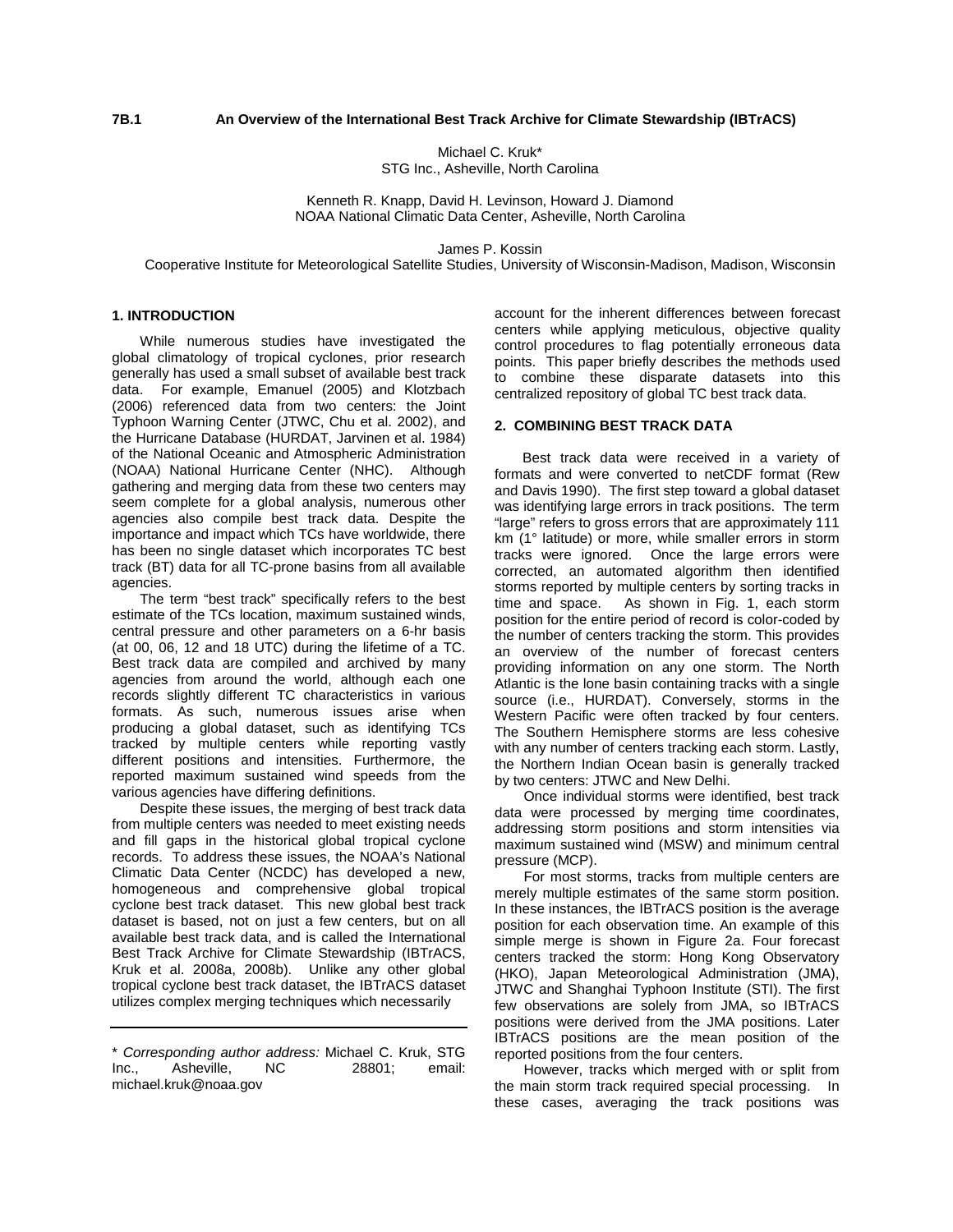erroneous, for instance, when the positions represented two separate storms prior to a merger. In this case, the set of all tracks, which at some time are coincident in time and space (as identified in Fig.2b), was called an aggregate storm. An objective algorithm was used to determine portions of the tracks which were, in fact, separate storms (e.g., prior to merger). The procedure used herein was to define a storm as a unique storm track. So in the instance of two storms merging, IBTrACS contains two storms: one track before and after the merge, termed the main, and another track which ends at the merger, termed the spur. Storm splits were handled in a similar way with the spur occurring only after the split. An example of a storm identified as a storm split and merger are shown in Fig. 2b and 2c (respectively) where the main tracks as solid lines and the spurs as dashed lines.

The resultant central pressure provided in IBTrACS is simply the average from each of the reporting centers (though the ranges in pressures are also provided). However, the merging process was more complex for MSW due to differences in operating procedures at the forecast centers.

The World Meteorological Organization (WMO) standard is the 10-min average MSW, which is used at many of the forecast centers. Variations from the WMO standard include the 1-min average in use by the U.S. (JTWC, NHC and the Central Pacific Hurricane Center) and India, and the 2-min average used at STI. Since a primary goal of the project was to produce a homogeneous best track dataset, all non-10-min winds (V) were normalized to the 10-min average  $(V_{10})$  via:

# $V_{10} = 0.88 \cdot V$

The factor 0.88 (Sampson 1995) was chosen since it is the median of the values used by Neumann (1993, 0.87), La Reunion (0.88) and HKO (0.9). The conversion of all basins' MSW to a 10-min average is also consistent with Neumann (1993) and allows for a globally-consistent approach to tropical cyclone statistics. In the IBTrACS data, the reported wind is a 10-min sustained wind which is the mean of all available wind reports, although a statistical median and range of wind speeds is also reported. Based on these initial conclusions, it is conceivable that the factor of 0.88 may not be appropriate for all times and forecast centers, however, until the operating procedures at each forecast center are completely documented, a more accurate conversion cannot be made.

Finally, objective automated quality control algorithms were developed and incorporated for the MSW and MCP for each time step. Values that are identified through the quality control tests are not removed from the final IBTrACS dataset; rather they are flagged as questionable.

For the MSW, the bounds of rapid intensification (Kaplan and DeMaria 2003) were modified for 6-hr instead of 24-hr intensity changes, and for the MCP, a base intensity change of 50 hPa was selected and applied to the data.

### **3. DISCUSSION**

The result of the best track dataset merging process is a new global tropical cyclone dataset - the International Best Track Archive for Climate Stewardship (IBTrACS). The best track data provided in this archive are the positions and intensities (via minimum central pressure and/or maximum sustained wind) of each storm available from all resources and was derived using meticulous quality assessments. In the process of merging the data from each of the forecast centers, statistics were calculated to provide information on the variations in position and intensities. Also, prior to merging the best track data, quality assessments of the position and intensity were made. While some gross position errors were corrected, all intensity values were retained in the final data along with the quality assessment results. The IBTrACS positions and intensities are, therefore, the average position and intensity from available forecast centers. One major advantage the IBTrACS dataset has over other available best track data is that it provides the full range of reported values for pressure, intensity, and position, for each 6-hr time step.

It has been demonstrated that in creating a new global tropical cyclone best track dataset, it is imperative that best track data be included from all forecast centers. This is especially critical when analyzing global tropical cyclones since using data from any one center will likely result in missed TCs. The IBTrACS dataset is thus the most comprehensive dataset available.

### *3.1 Future work*

Outside of a complete reanalysis of all global tropical cyclones, there are improvements to the existing IBTrACS best track record that could be made. Presently, the IBTrACS dataset only reports MSW and MCP. However, other parameters are available, such as the radius of maximum winds (RMW), radius of outermost closed isobar (ROCI) and intensity at landfall. This would presumably be of great value to more users, especially those that require detailed statistics or climatologies on coastal storm surge impacts, nearshore wave modeling, evacuation routes, etc. Such enhancements to IBTrACS could set the stage for a more thorough and complete global reanalysis of tropical cyclones.

#### **Acknowledgements**

This effort could not have been done without the provision of data from many data centers. The data centers that graciously provided data include:

• RSMC Nadi, Fiji and Alipate Waqaicelua for providing BT data from the South Pacific Ocean;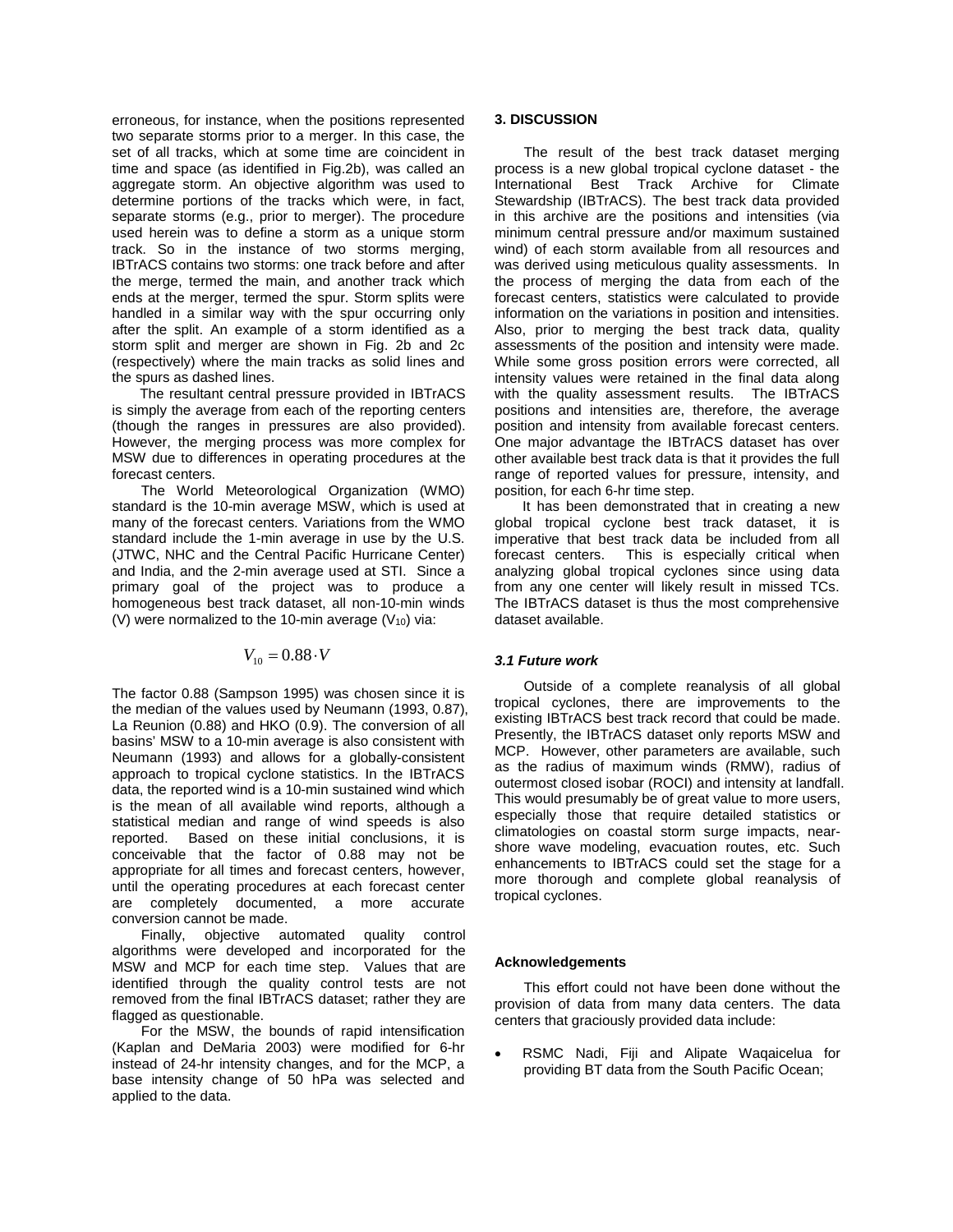- RSMC La Reunion and Philippe Caroff for providing BT data from the Southern Indian Ocean;
- TCWC Wellington and Peter Kreft for making BT data available for the Southern Pacific Ocean;
- RSMC Honolulu (CPHC) and James Weyman for providing BT data for the Central Pacific Ocean;
- Australian BoM and Blair Trewin for providing a preliminary version of a revised Australian BoM Best Track;
- Charlie Neumann for providing BT data for the Southern Hemisphere;
- RSMC New Delhi, B. K. Bandyopadhya and Charan Singh for working to provide BT data for the Northern Indian Ocean;
- Tom Ross and NOAA Climate Database Modernization Program for keying the New Delhi data;
- Hong Kong Observatory and W. H. Lui for providing BT data for the Western North Pacific, and
- NHC, JTWC, JMA and CMA for making their data publicly available via the internet.

We also acknowledge those who have helped to guide this work, including Bruce Harper, Chris Landsea, and Carl Schreck, and James Rich for his programming assistance. We also wish to thank Trevor Wallis who provided insightful comments throughout the data development process.

### **4. REFERENCES**

Chu, J.-H., C.R. Sampson, A.S. Levin, and E. Fukada, 2002: The Joint Typhoon Warning Center tropical cyclone best tracks 1945-2000, report, Joint Typhoon Warning Center, Pearl Harbor, Hawaii.

- Emanuel, K., 2005: Increasing destructiveness of tropical cyclones over the past 30 years. *Nature*, **436**, 686-688.
- Jarvinen, B. R., C. J. Neumann, and M. A. S. Davis, 1984: A tropical cyclone data tape for the North Atlantic Basin, 1886–1983: Contents, limitations and uses. NOAA Tech. Memo. NWS NHC 22, NOAA/National Hurricane Center, Miami FL, 21 pp. [Available from NOAA/Tropical Prediction Center, 11691 S.W. 17th St., Miami, FL 33165-2149.].
- Kaplan, J., and M. DeMaria, 2003: Large-Scale Characteristics of Rapidly Intensifying Tropical Cyclones in the North Atlantic Basin. *Wea. Forecasting*, **18**, 1093–1108.
- Klotzbach, P.J., 2006: Trends in global tropical cyclone activity over the past twenty years. *Geophys. Res. Lett.*, **33**, L10805, doi:10.1029/2006GL025881.
- Kruk, M.C., K.R. Knapp, D.H. Levinson, and J.P. Kossin, 2008a: National Climatic Data Center Global Tropical Cyclone Stewardship. Preprints, *28th Conf. on Hurricanes and Tropical Meteorology*, Orlando, FL, Amer. Meteor. Soc.
- Kruk, M.C., K.R. Knapp, and D.H. Levinson, 2008b: A technique for merging global tropical cyclone best track data. *J. Atmos. Oceanic Tech.,* (submitted)
- Rew, R., and G. Davis, 1990: NetCDF an interface for scientific data access. *Computer Graphics and Applications, IEEE,* **10**, 76-82.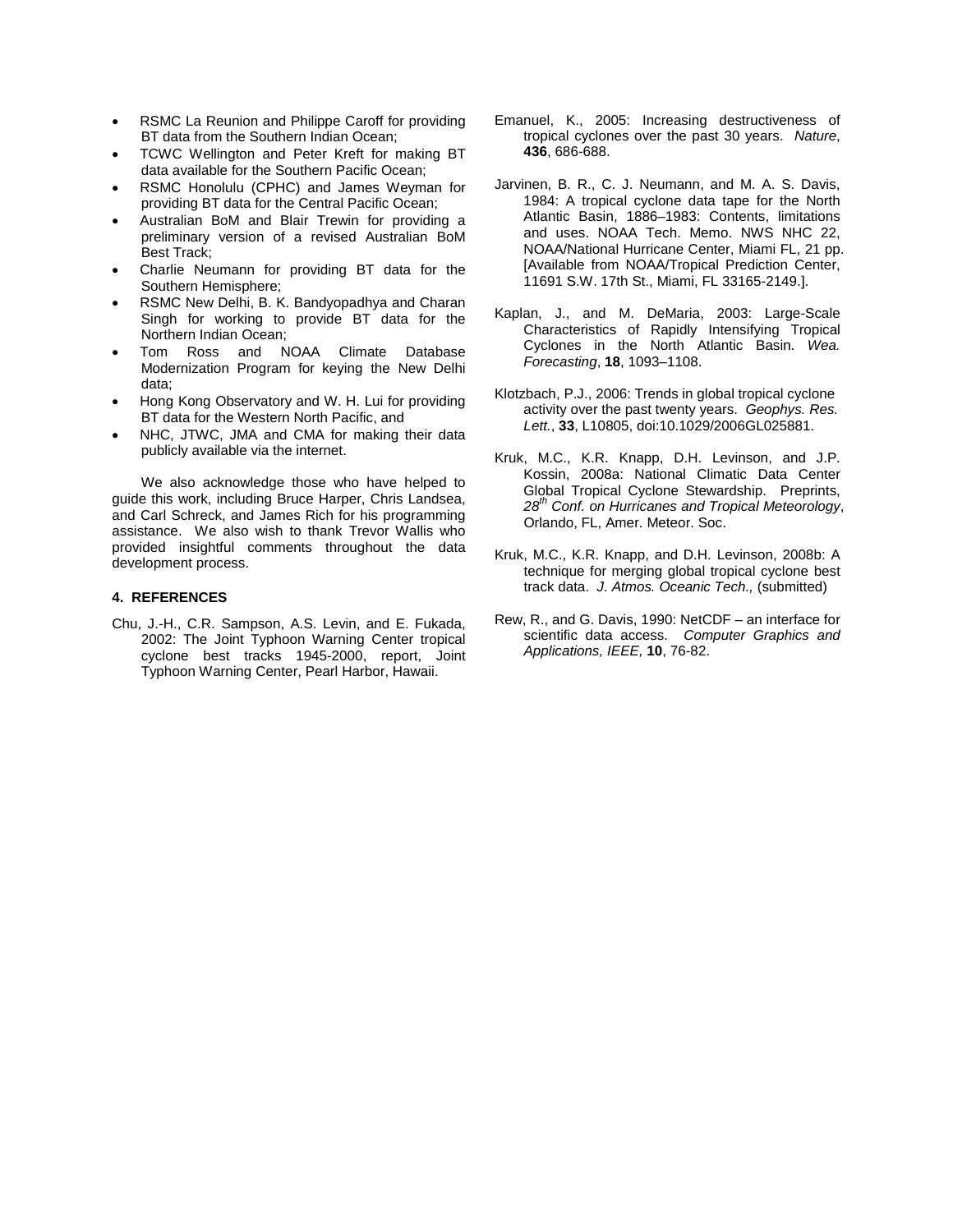

Figure 1 – Storm positions from all unique storms within the IBTrACS dataset where shading represents the number of centers providing information for the storm.